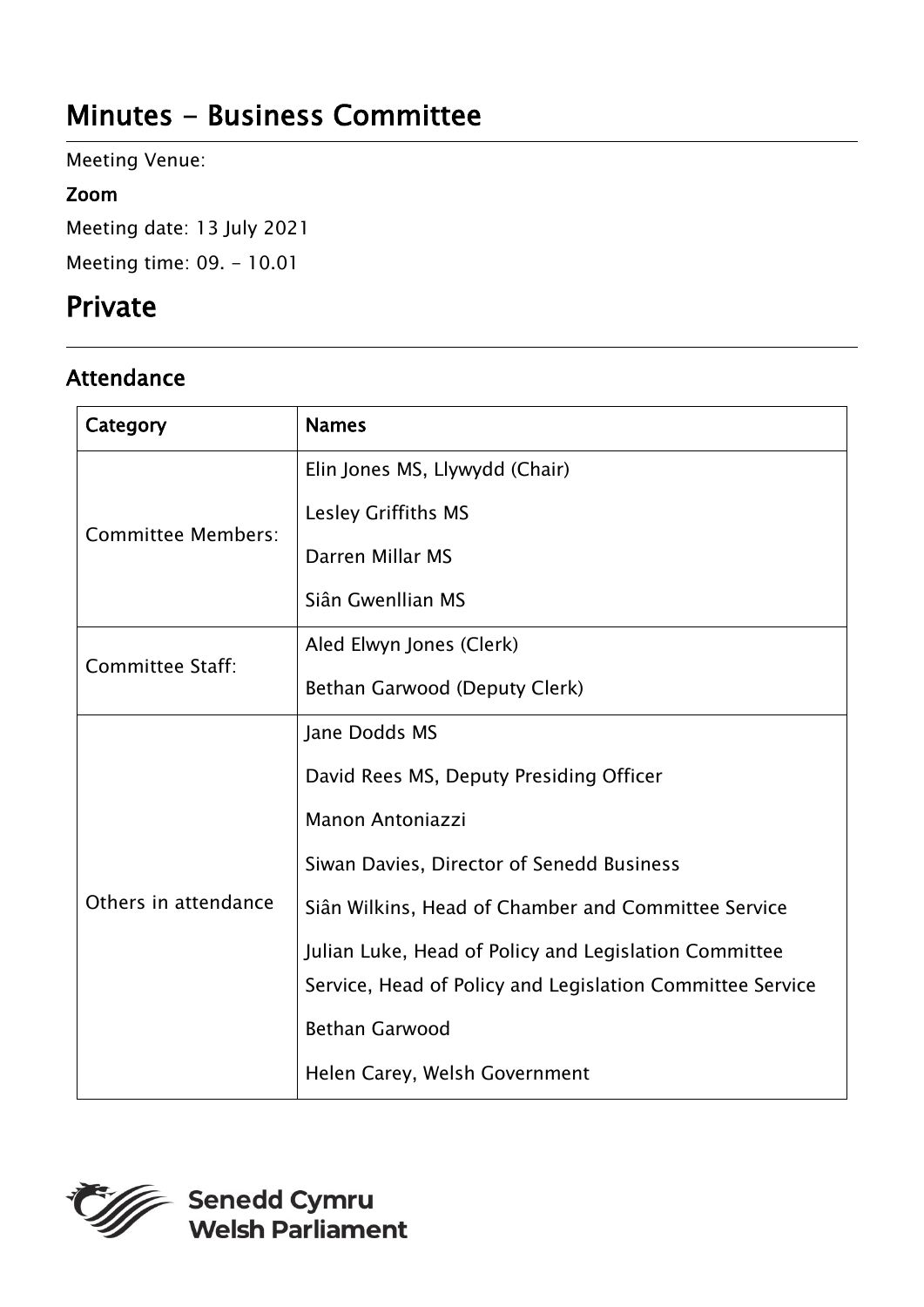### 1 Introductions, apologies and substitutions

The Llywydd welcomed the Members to the meeting.

The Llywydd advised Business Committee that this would be the present Business Committee Clerk's last meeting before moving to the Table Office. Business Managers thanked the Clerk for all his support and advice given to the committee over the years.

### 2 Minutes of the previous meeting

The minutes of the previous meeting were agreed for publication.

### 3 Organisation of Business

3.1 This week's business

#### This Week's Business

#### Tuesday

- Voting Time will take place as the last item of business.
- Plenary is unlikely to run past 7.05pm.

#### **Wednesday**

- Voting Time will take place before the Short Debate.
- Plenary is unlikely to run past 7.50pm.

Business Managers again raised concerns about significant Welsh Government policy announcements being made to the media rather than to the Senedd.

The Llywydd reiterated that it was her long-held view that significant policy announcements should be made in Plenary, and that she would continue to use her discretion to accept Topical Questions relating to such matters.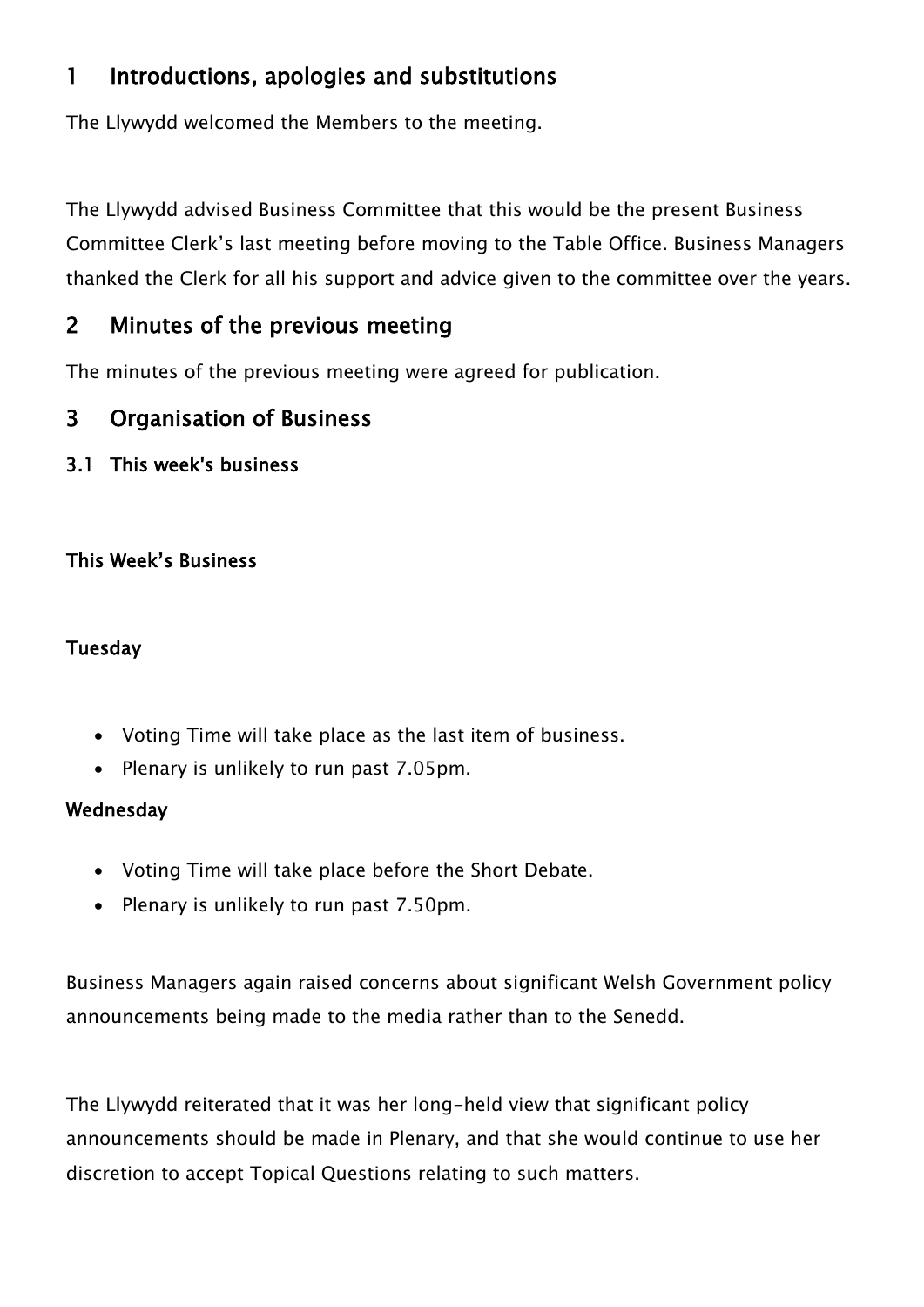#### 3.2 Three week timetable of Government Business

Business Committee agreed to work on the basis that there would not be any recalls over the summer recess, unless there was a political consensus to do so. Any recall Plenary meetings would be virtual.

#### 3.3 Three week timetable of Senedd Business

Business Committee agreed to schedule the following items of business:

#### Wednesday 29 September 2021 –

- Member Debate under Standing Order 11.21(iv) (60 mins)
- Time allocated to the Welsh Conservatives (60 mins)
- 4 Legislation
- 4.1 Legislative Consent Memorandums on the Advanced Research and Invention Agency Bill, the Skills and Post-16 Education Bill and update on current Legislative Consent Memorandums

# Legislative Consent Memorandums on the Advanced Research and Invention Agency Bill, the Skills and Post-16 Education Bill and update on current Legislative Consent **Memorandums**

Business Committee noted the latest position on LCMs, and agreed to refer the LCM on the Advanced Research and Invention Agency Bill to the Economy, Trade and Rural Affairs Committee, the Children, Young People and Education Committee and the Legislation, Justice and Constitution Committee with a reporting deadline of 21 October 2021.

The committee also agreed to refer the LCM on the Skills and Post-16 Education Bill to the Economy, Trade and Rural Affairs Committee, the Children, Young People and Education Committee and the Legislation, Justice and Constitution Committee, with a reporting deadline of 21 October 2021